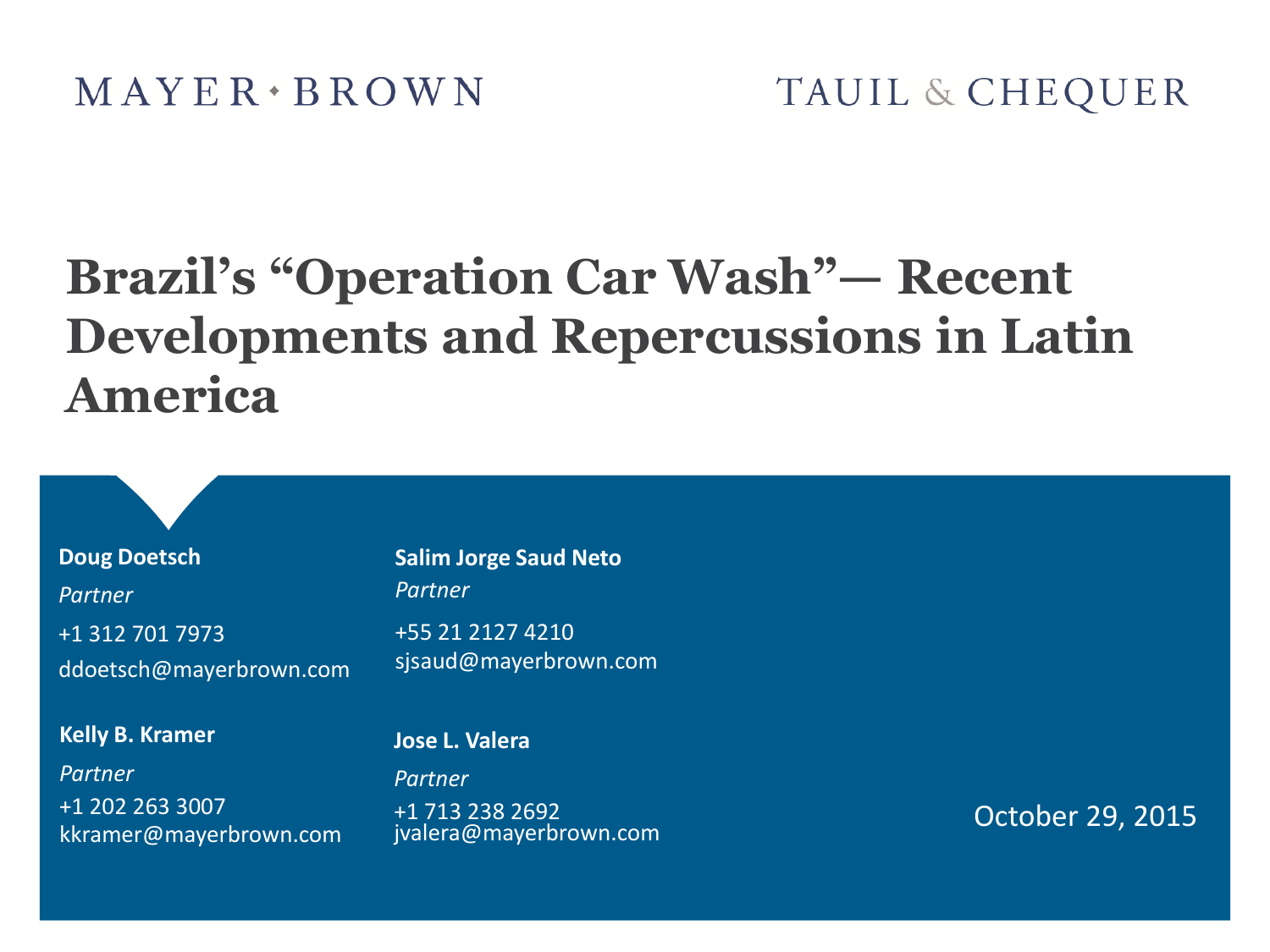### Speakers



**Doug Doetsch** Chicago +1 312 701 7973 ddoetsch@mayerbrown.com



**Kelly B. Kramer** Washington DC +1 202 263 3007 kkramer@mayerbrown.com



**Salim Jorge Saud Neto** Rio de Janeiro +55 21 2127 4210 sjsaud@mayerbrown.com



**Jose L. Valera** Houston +1 713 238 2692 jvalera@mayerbrown.com

#### $MAYER*BROWN$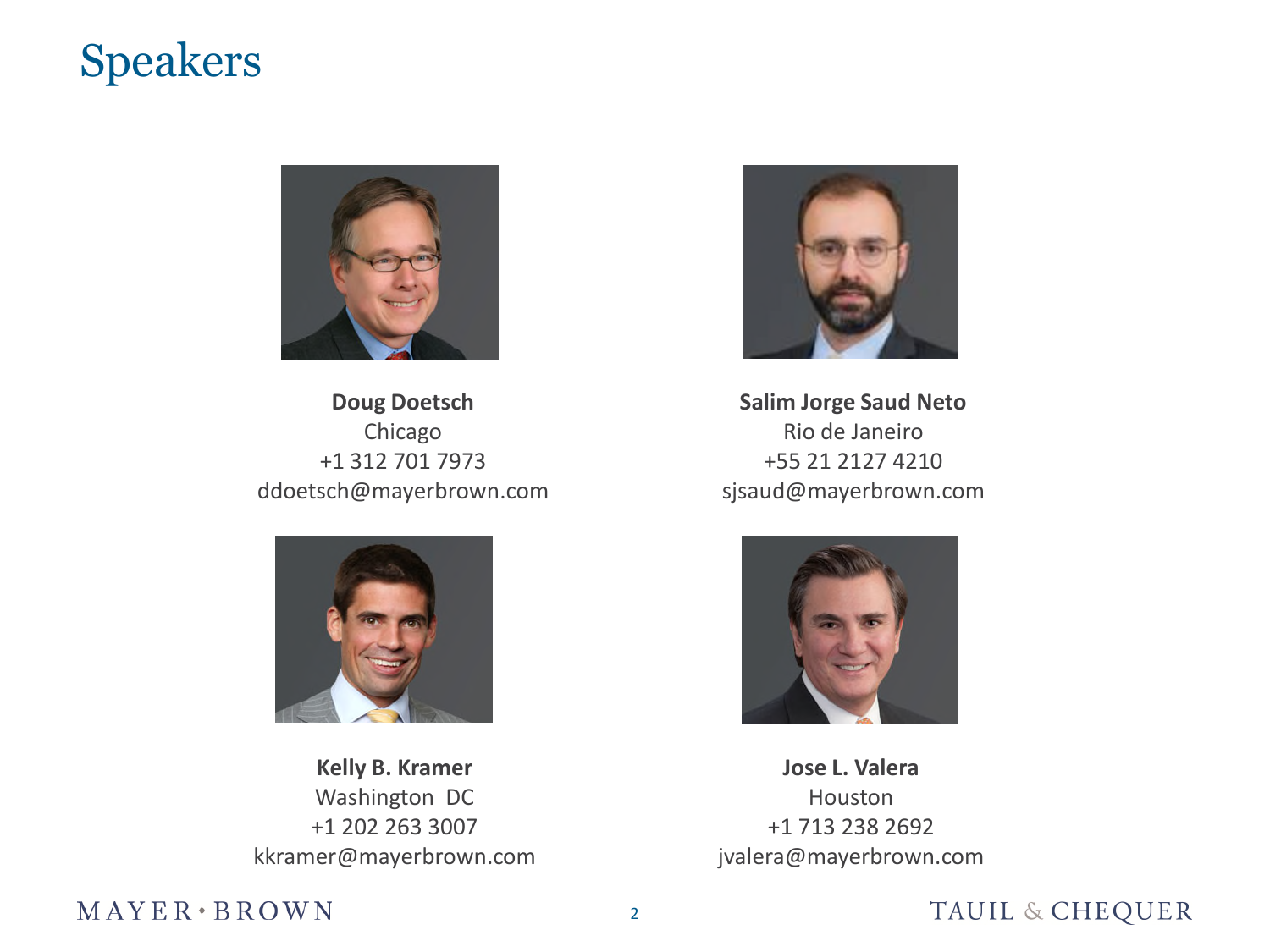## Operation Car Wash - Scheme



 $MAYER*BROWN$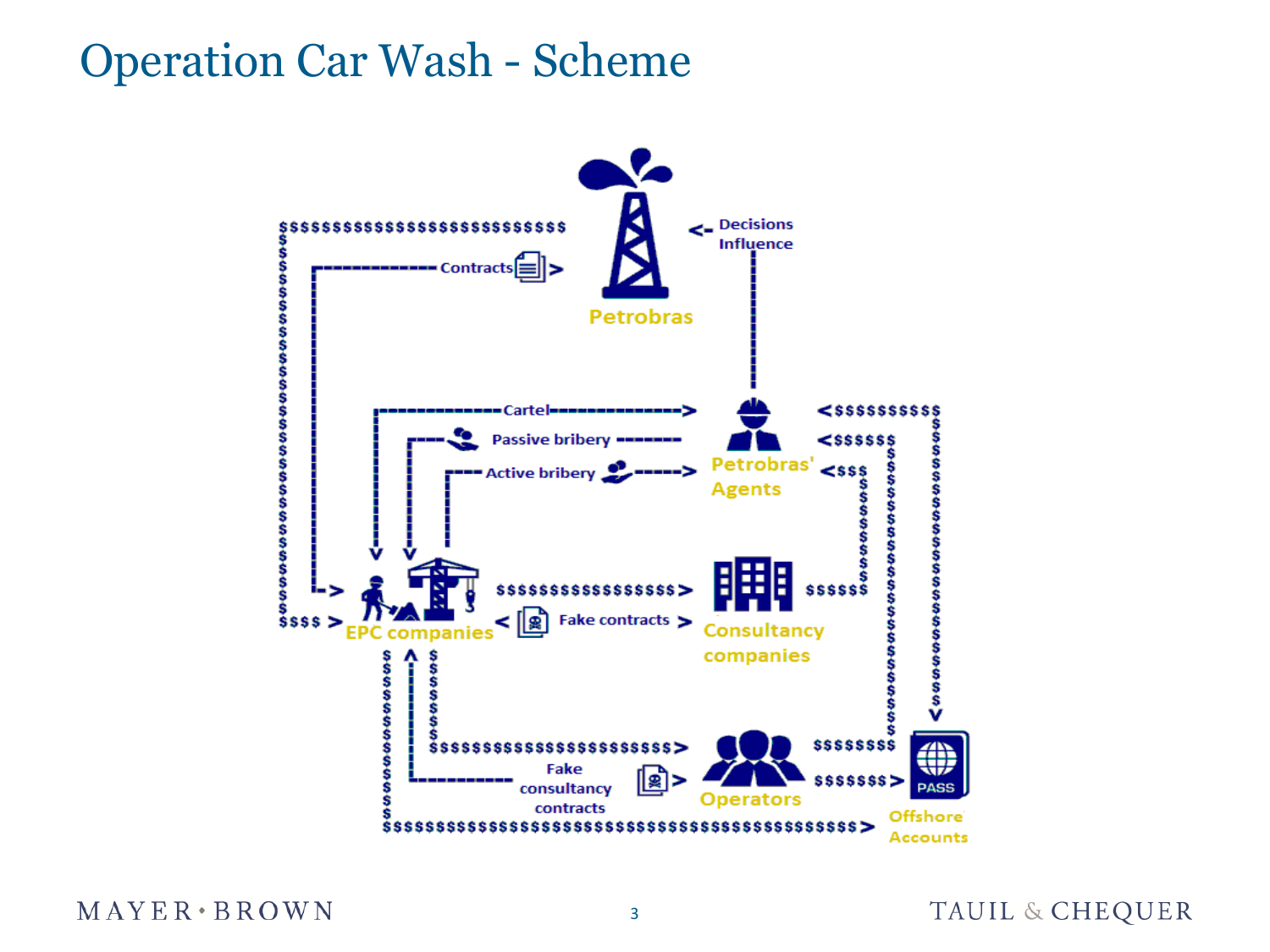# Operation Car Wash - 2014

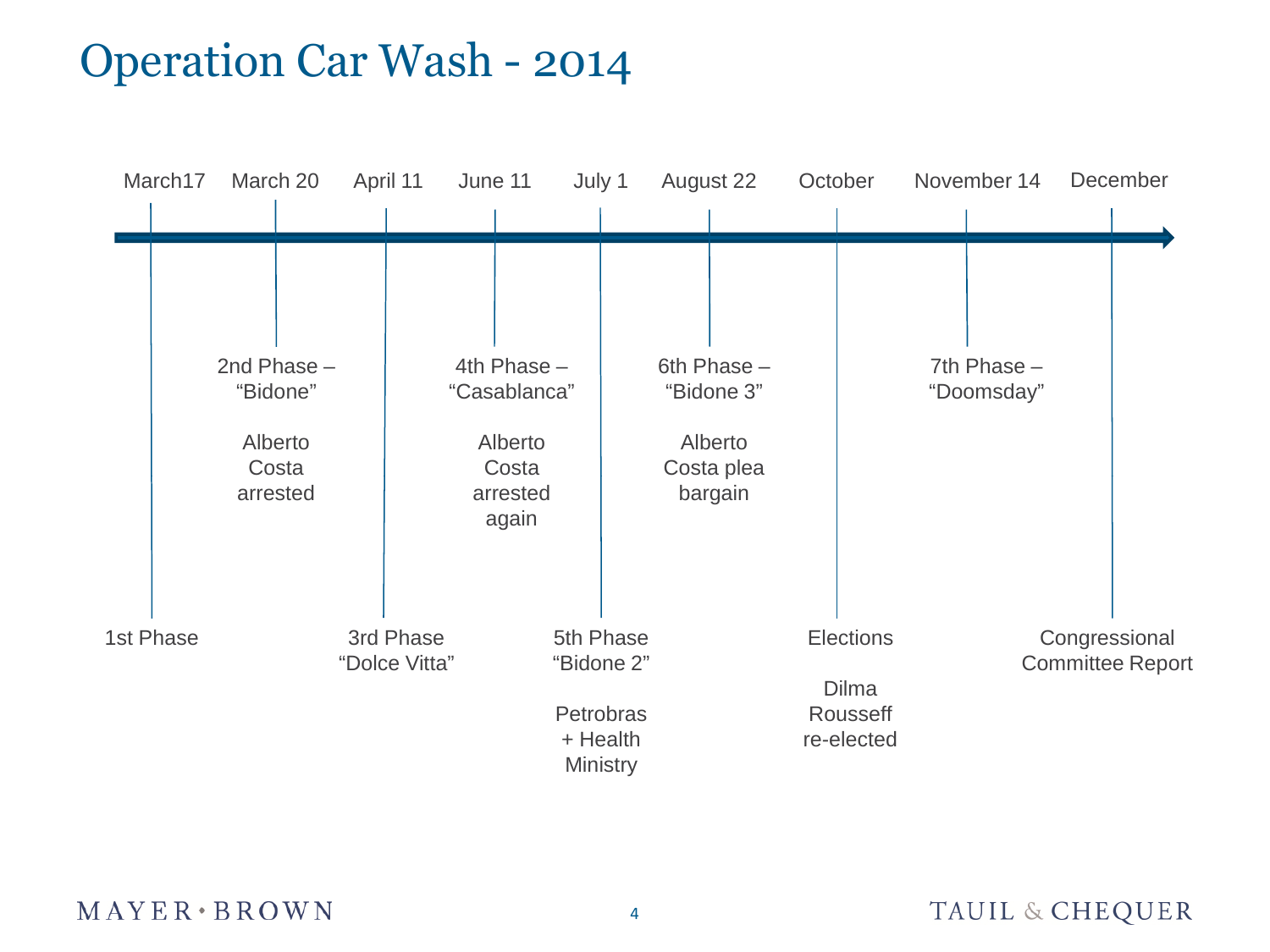# Operation Car Wash - 2015



 $M$  AYER  $\cdot$  BROWN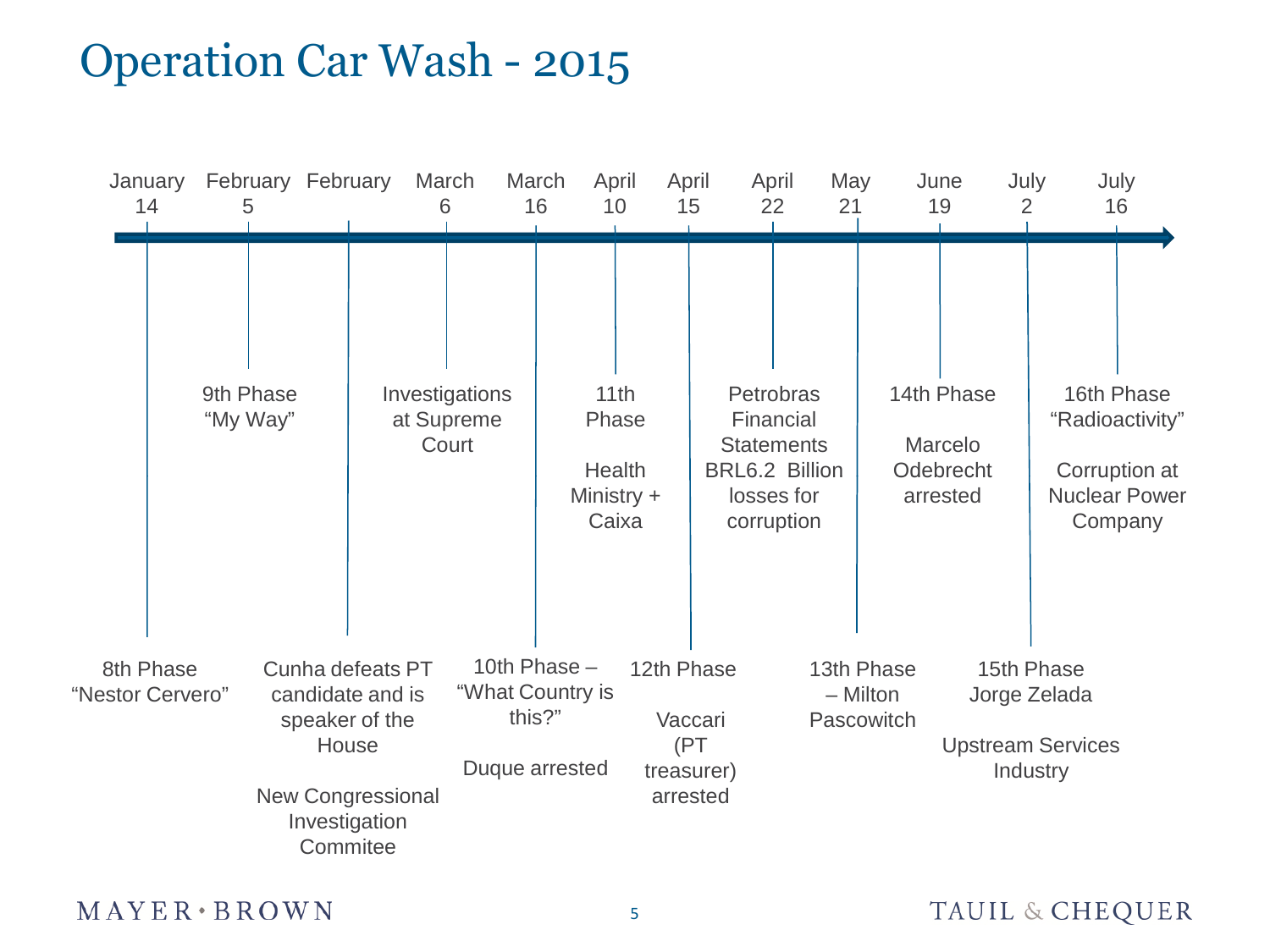# **History**

### • **17th phase –** *"Pixuleco" (slang for bribe)* **– August 3, 2015**

- Former Minister of Institutional Relations José Dirceu *(Lula administration)* investigated for creating the corruption scheme in Petrobras and soliciting bribes – Dirceu indicated Petrobras officers, including Renato Duque
- Based on Julio Camargo (Toyo Setal) and Milton Pascowitch (lobbyist) depositions
- 40 judicial warrants issued:
	- 26 for search and seizure including for JD Consultoria e Assessoria, José Dirceu consulting company allegedly utilized by the former minister to receive unlawful payments in the corruption scheme
	- 3 for preventive arrest including for José Dirceu
	- 5 for temporary arrest
	- 6 for coercitive conduction for questioning

*José Dirceu, former Minister of Institutional Relations*



*João Vaccari Neto, PT treasurer who utilized the slang "Pixuleco" to refer to the bribes in the context of Operation Car Wash*

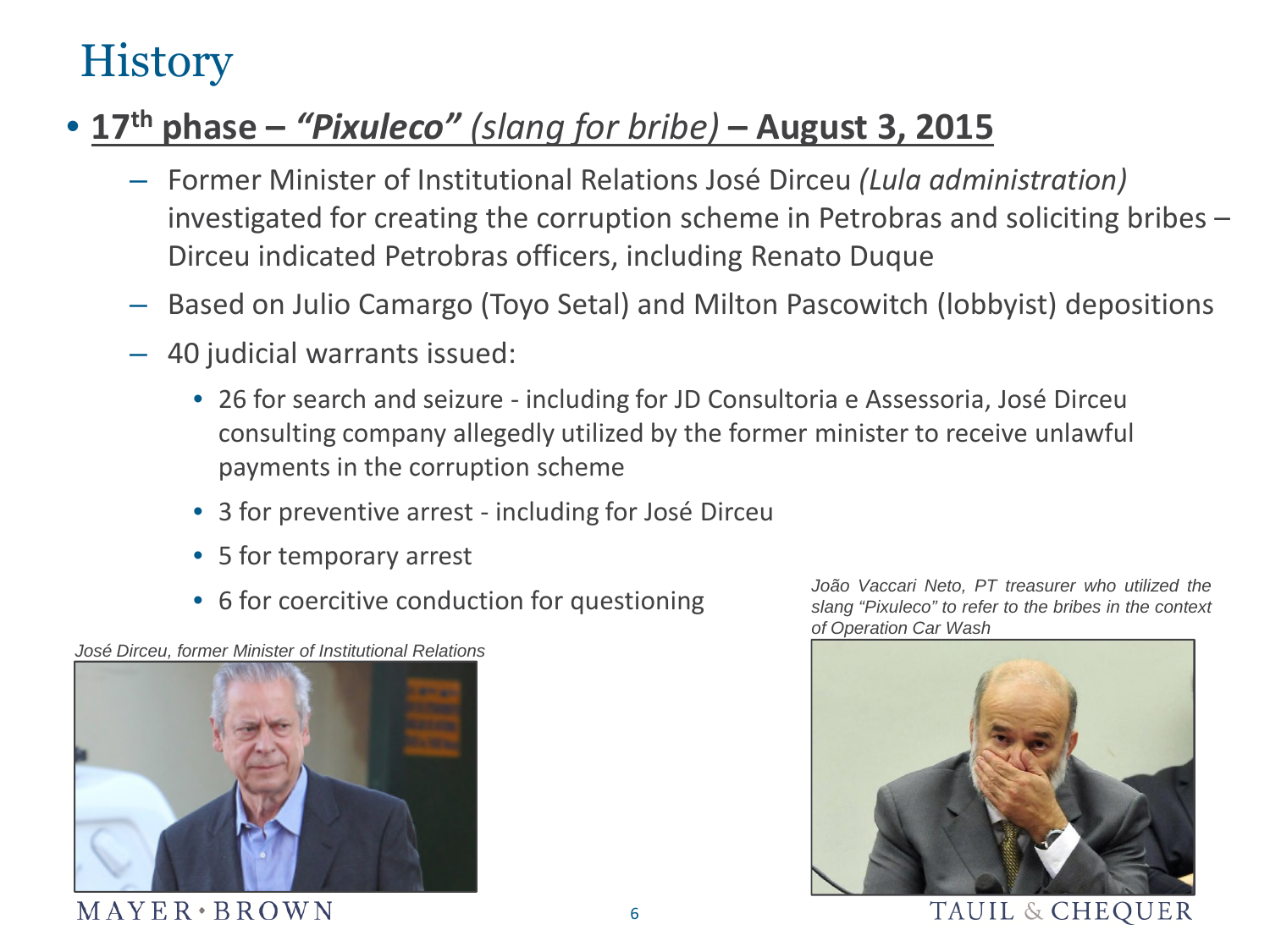# **History**

### • **18th phase –** *"Pixuleco 2"* **– August 13, 2015**

- Former councilman in the City of Americana (SP) Alexandre Romano arrested in the Congonhas airport for BRL 52 million diverted from the Ministry of Planning
- 10 search and seizure warrants enforced in four different cities: São Paulo, Brasília, Porto Alegre and Curitiba
- Romano is a former PT affiliate and the bribery scheme in the Ministry of Planning involved Luiz Gushiken, former Secretary of Communication in the Lula administration



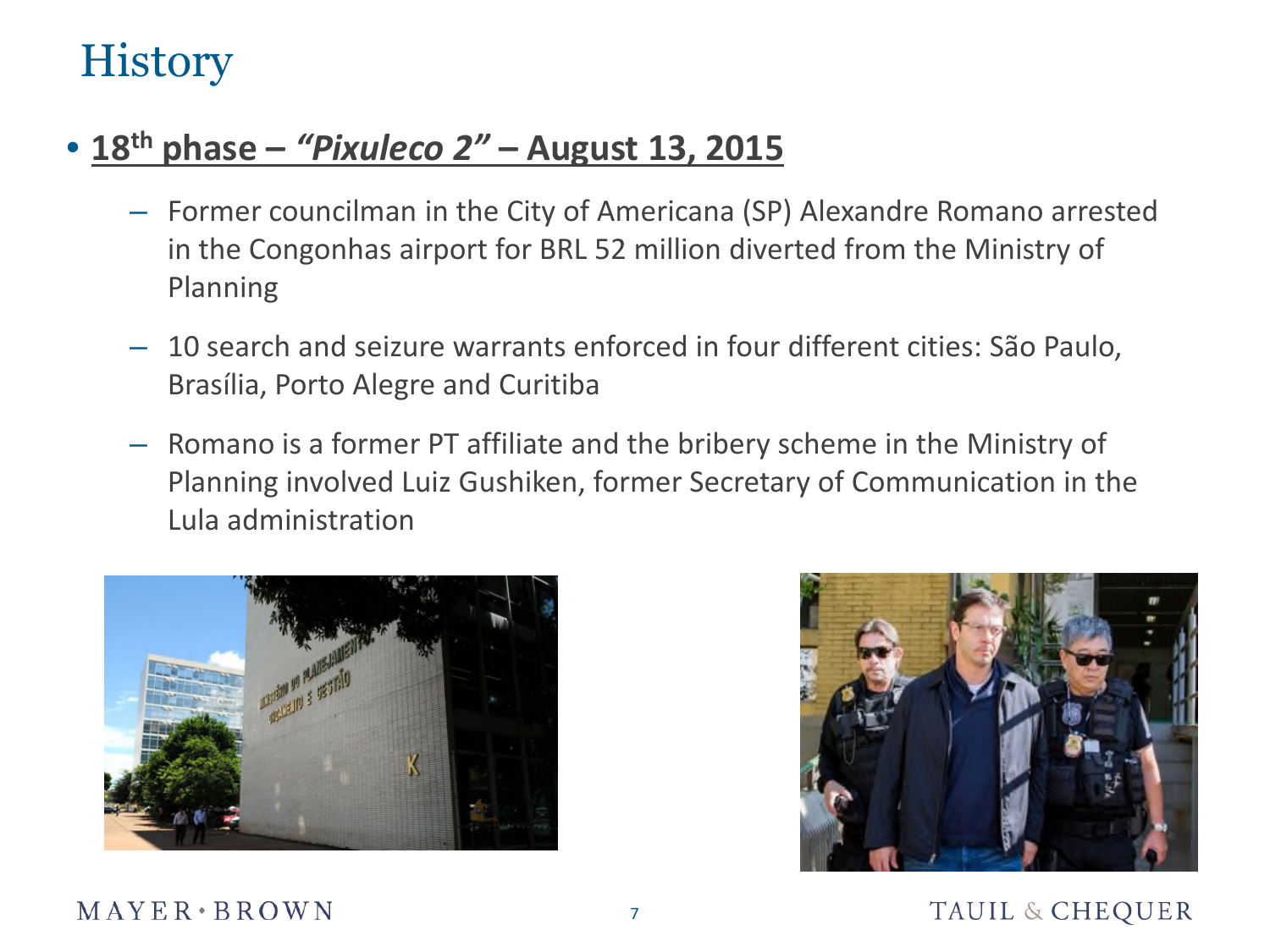# **History**

### • **19th phase – "Nessum Dorma" – September 21, 2015**

- Focused on the investigations of Petrobras International and power sector
- 11 judicial warrants enforced in São Paulo, Florianópolis and Rio de Janeiro:
	- 7 for search and seizures
	- 1 for preventive arrest João Augusto Rezende Henriques, lobbyist of PMDB
	- 1 for temporary arrest José Antunes Sobrinho, Engevix partner
	- 2 detentions for questioning

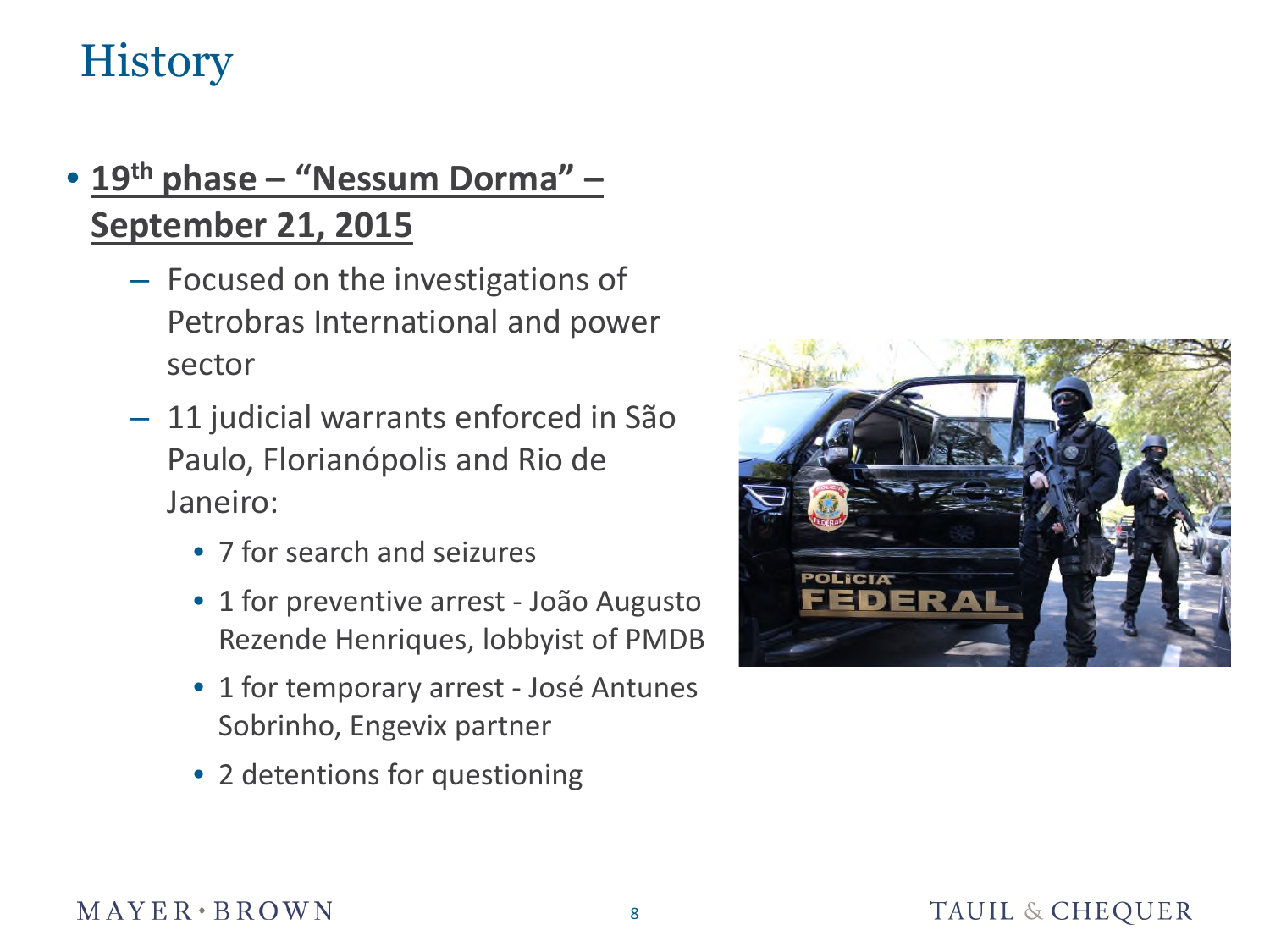## Current Status

- It now comprises a set of operations and investigations carried out by several governmental authorities (e.g. Federal Police, Public Prosecutors' Office, CADE, CGU, TCU)
- The Federal Police and the Public Prosecutor's Office are still questioning several individuals and we cannot be certain of which of these did or did not execute a plea bargain and what was said in their depositions
- Meanwhile, lawsuits have already been filed against high-level executives of EPC companies, politicians and operators
- As investigations have unfolded, other public entities have been found to be involved in the findings, and the Supreme Court has determined that unlawful acts with no relation to Petrobras will be subject to Operation Car Wash federal judge jurisdiction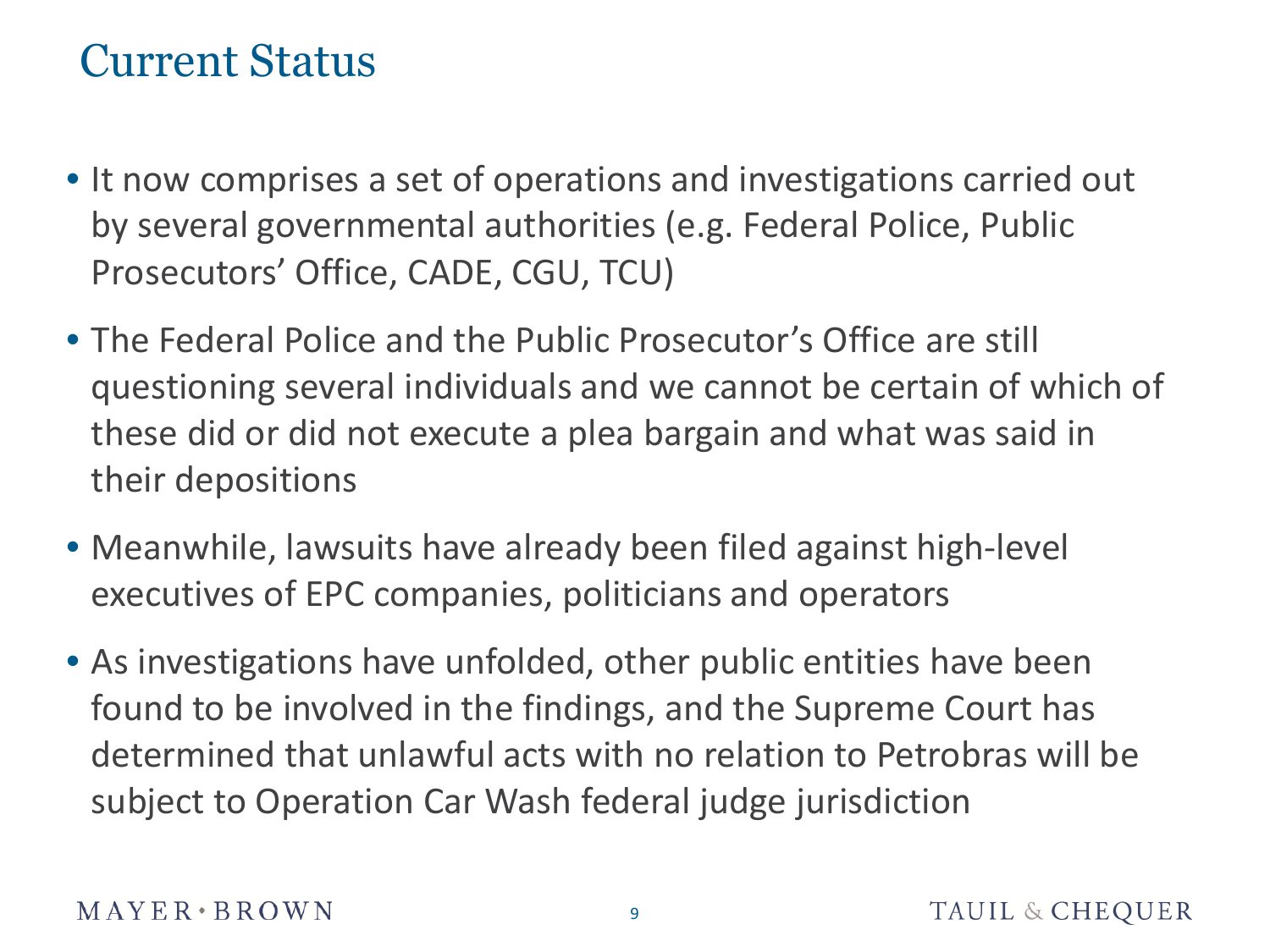## Current Status in Brazil

- Investigations and criminal proceedings being conducted at the Supreme Federal Court against sitting members of Congress and Ministers of State
- Investigations and criminal proceedings being conducted at the Federal Court in Curitiba against other individuals
- Proceedings against companies for cartel violations at CADE Brazilian Antitrust Authority
- Proceedings against companies for corruption before the CGU 29 proceedings
- Improbity lawsuits against individuals and companies
- Congressional Investigations Committee CPI Petro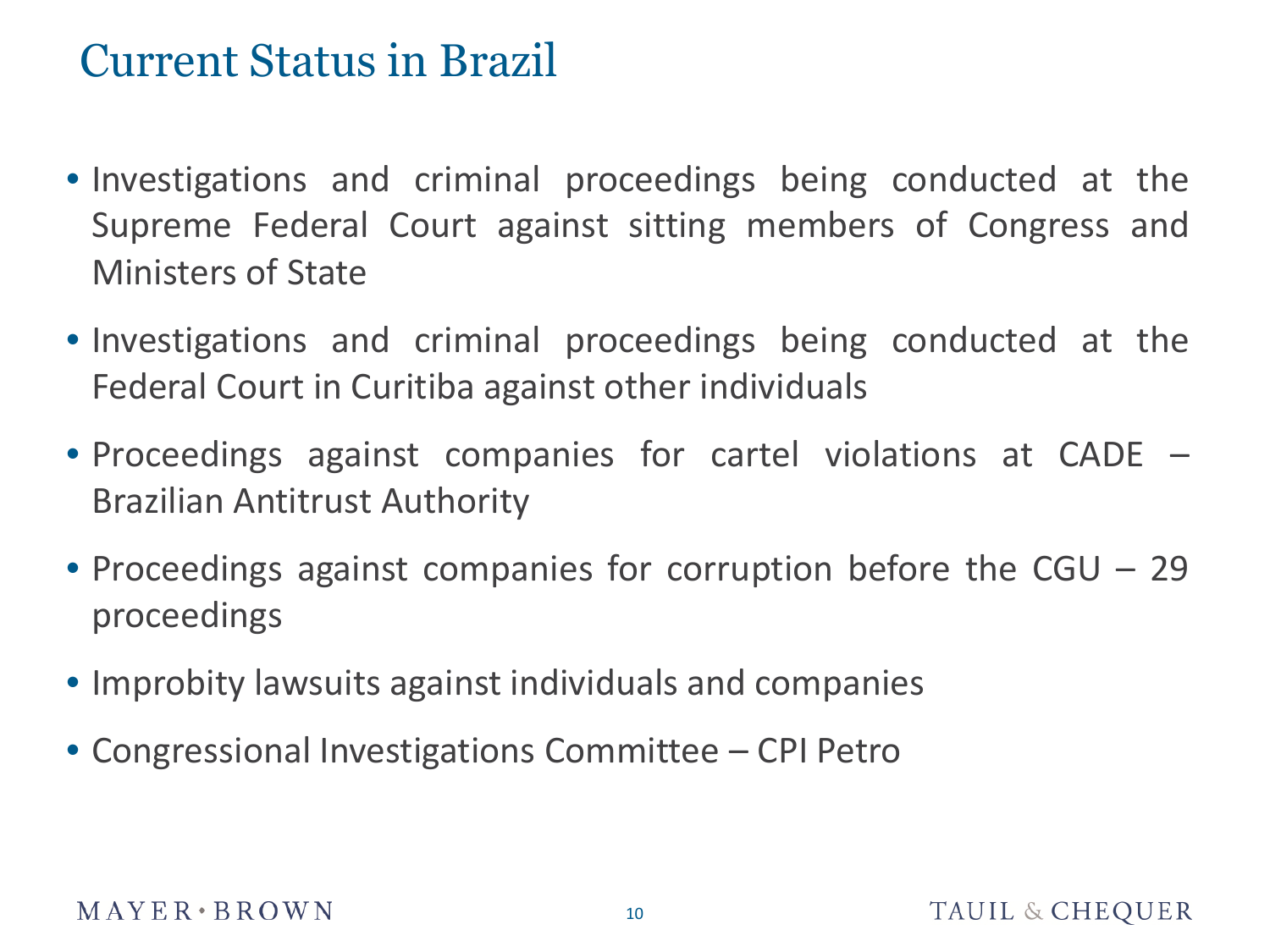# CPI - PETRO

- Congressional Investigations Committee started on February 5, 2015 after request of Congressman Carlos Sampaio (PSDB-SP)
- Chaired by Congressman Hugo Motta (PMDB-PB)
- Created to investigate unlawful actions within Petrobras from 2005 to 2015 in connection with:
	- Overpricing and reckless management within the construction of refineries in Brazil;
	- Creation of subsidiaries and SPCs with the purpose of committing unlawful conducts;
	- Overpricing and reckless management within the construction and chartering of transport vessels, platforms and drilling rigs;
	- Irregularities in the operation of Sete Brasil; and
	- Irregularities in the sale of Petrobras' assets in Africa.
- The final report was presented and approved on October 22, 2015



**TAUIL & CHEQUER** 

 $M$  A Y E R  $\cdot$  B R O W N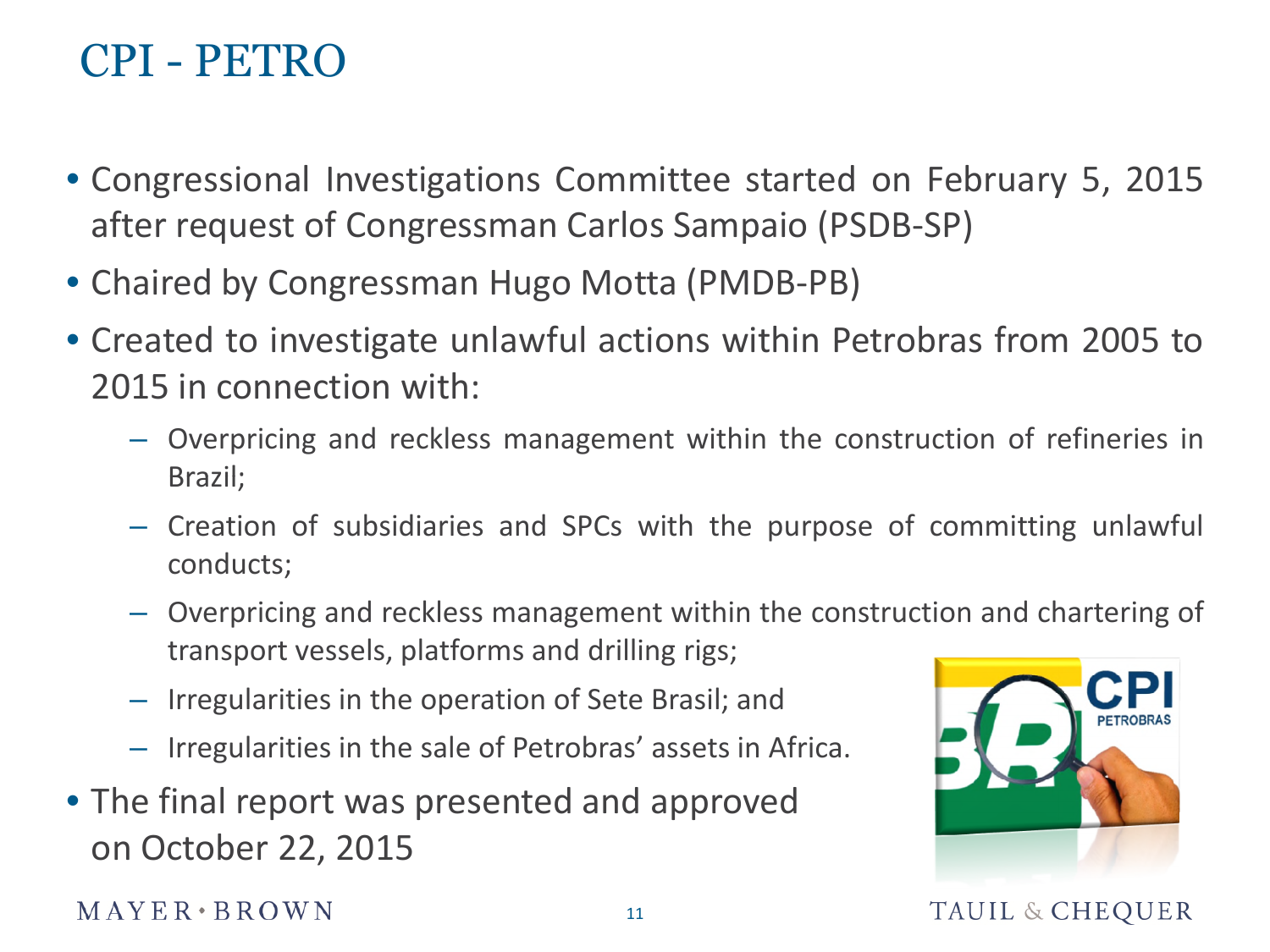# Is Peru Involved?

- A collaborator in the Brazilian investigation alleges that in 2008, a former Brazilian government official visited Peru to meet with two ministers and a representative of the Peruvian government with the objective of obtaining contracts for Brazilian companies
- The collaborator also affirms that a Brazilian business woman who is married to a Peruvian former minister and who worked for the former Brazilian government official received 20 wire transfers totaling US\$210,000 between January 16, 2009 and April 9, 2010 from Brazilian companies in exchange for obtaining public infrastructure contracts in Peru
- Brazilian investigators have identified a group of Brazilians who would have been involved in transferring money from Brazil to Peru
- The same large Brazilian construction companies involved in the Brazilian "Car Wash" investigations all have operations in Peru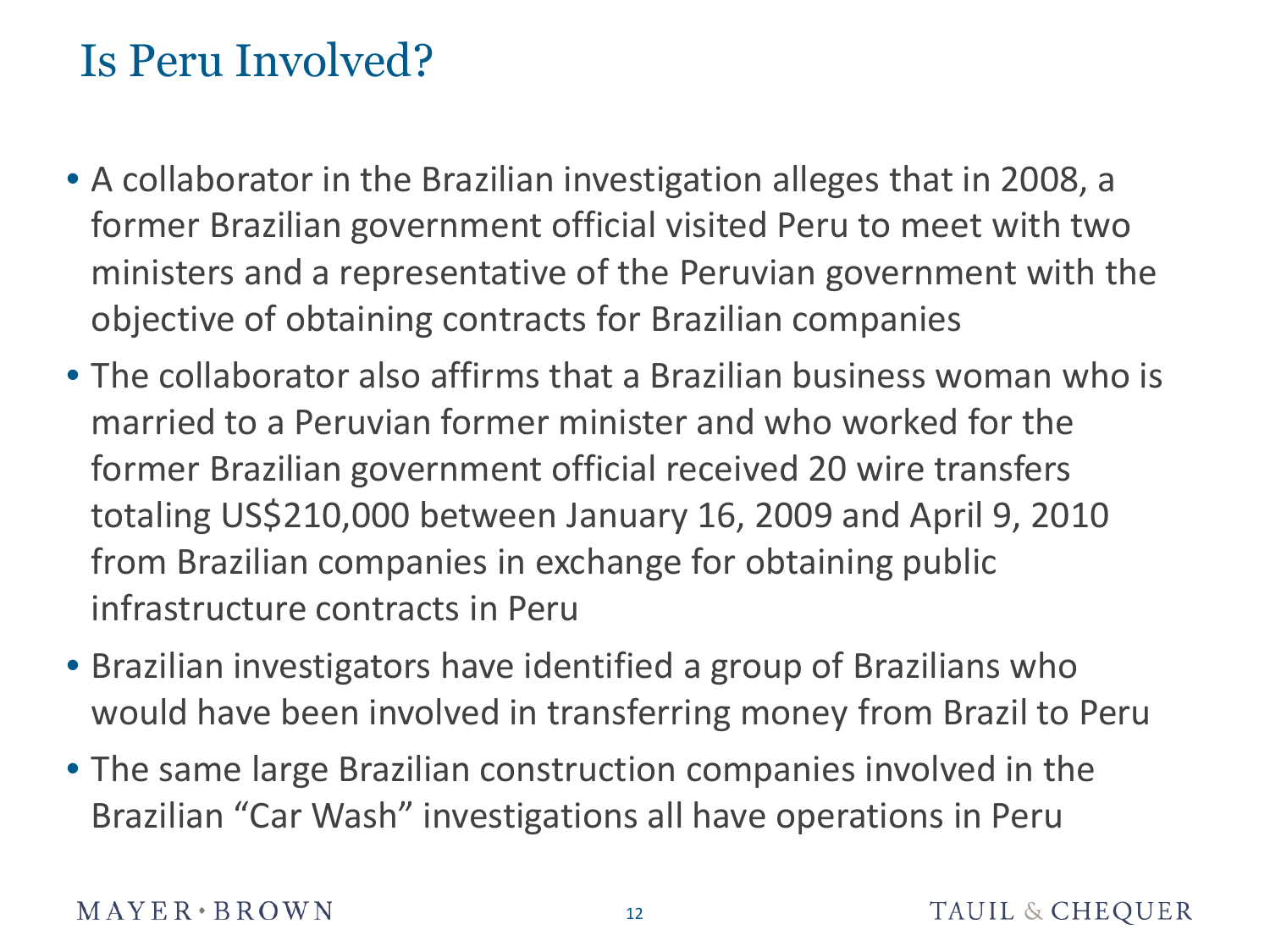# Main Peruvian Projects Involving Brazilian Investigated **Companies**

- "Línea Amarilla" freeway in Lima
	- Investment: US\$600 million
- Lima Convention Center (recently concluded)
	- Investment: US\$538.8 million
- South-Peruvian Gas Pipeline
	- Investment: US\$7.3 billion
- Line 1 for the Lima Metrorail System
	- Investment: Not public
- Phase 4 of Inter-Oceanic Highway
	- Investment: Not public
	- Cost overruns of more than 230% between 2006-2015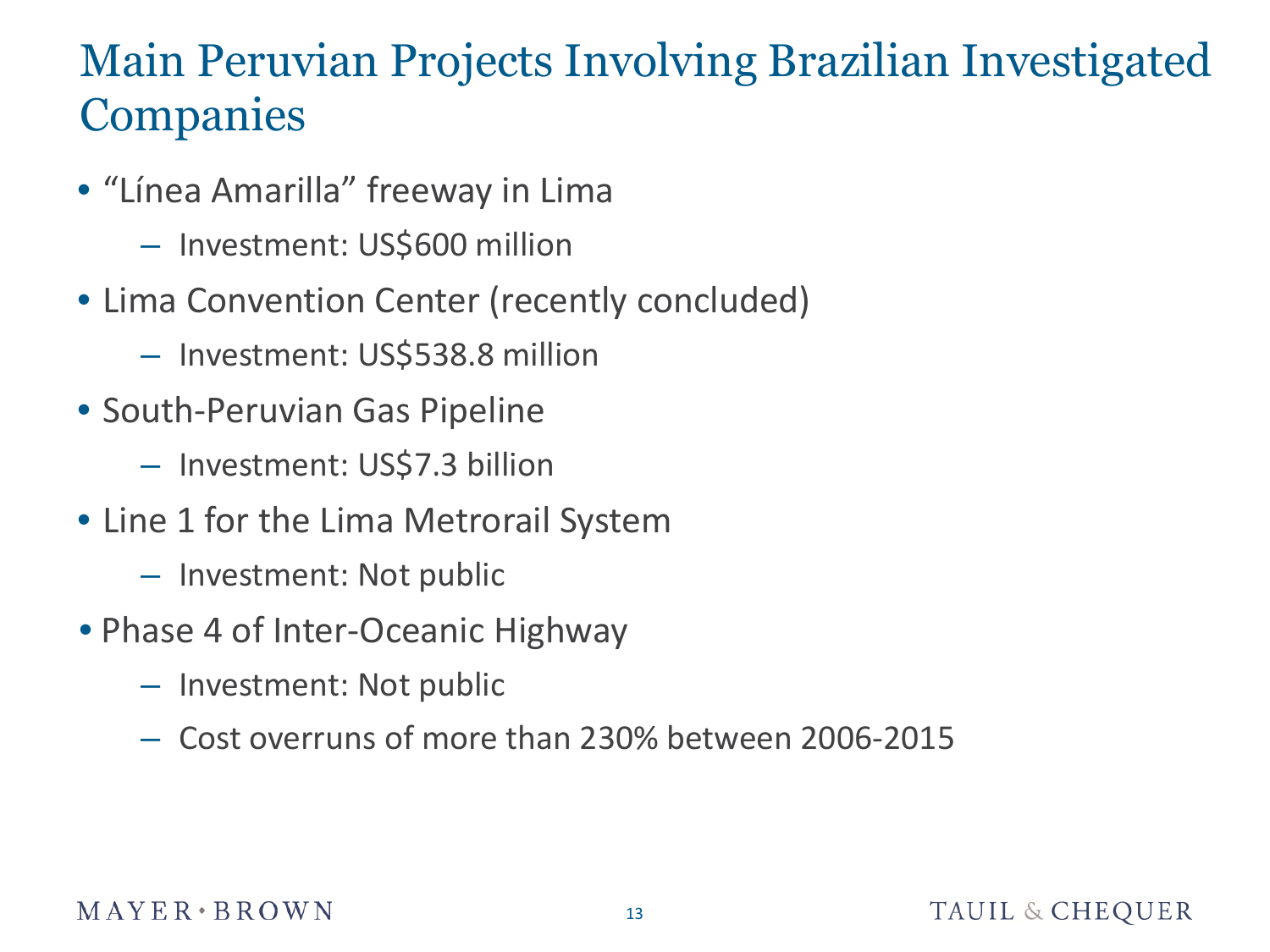# Status of Investigation in Peru

- The Peruvian Congress has created a special investigation committee for purposes of investigating Car Wash suspects in Peru and possible alleged bribes paid during the governments of Presidents Toledo, García and Humala
- The anti-corruption prosecutor in Peru has stated that it will request the Public Ministry to investigate any connections between the Car Wash suspects and Peru
- An investigation by the Public Ministry is already in place with respect to alleged bribes in the Inter-Oceanic Highway case
- Car Wash investigations in Brazil have uncovered connections with Peru through the sending of money for presumed bribes, but the investigations have not been able to determine who the recipients of these funds were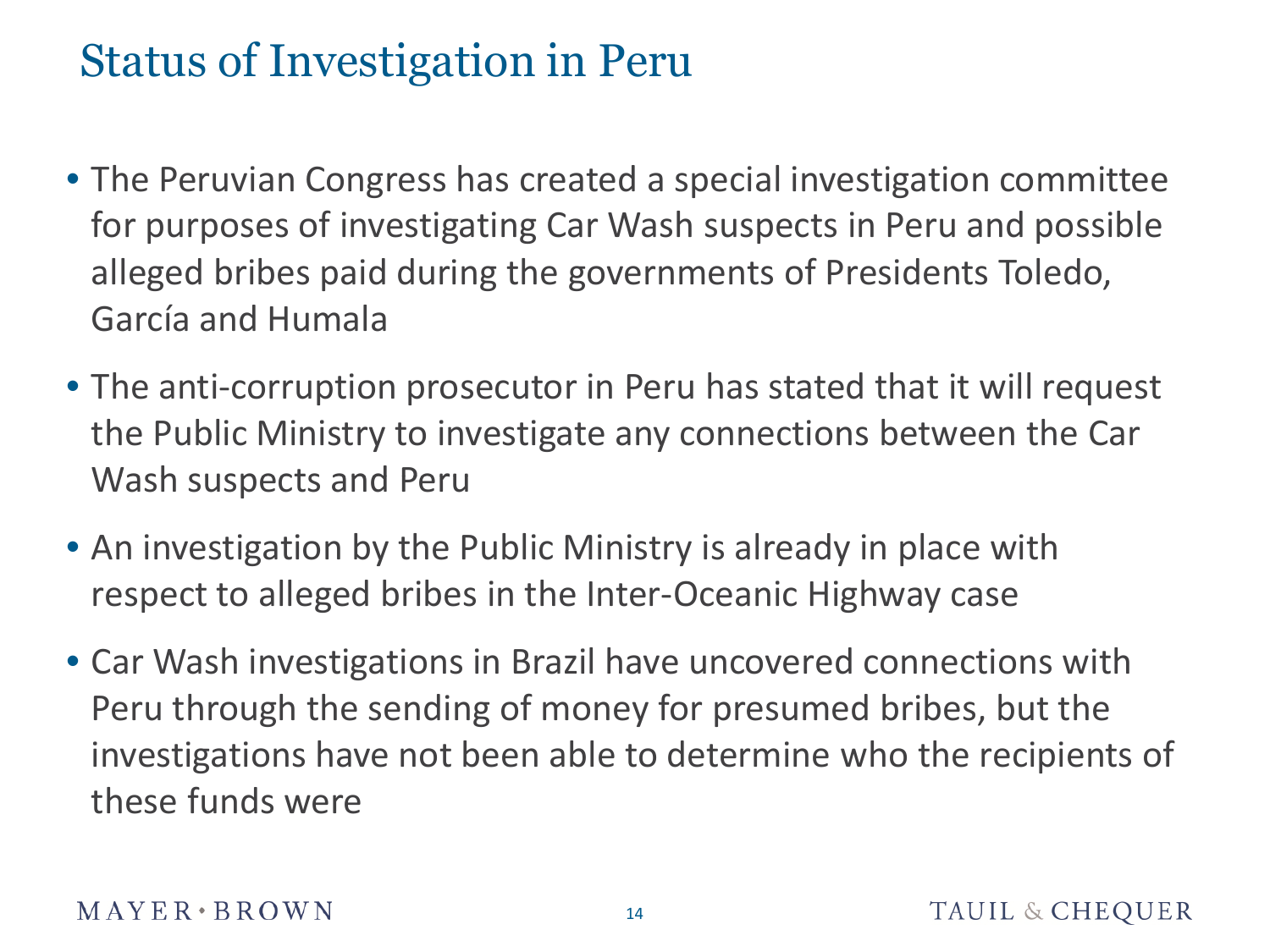# Effects of the Car Wash Case in Peru

- The projects being developed by the Brazilian companies involved in the Car Wash investigation are of great public interest in Peru
- These projects have been developed without major obstacles as of this date; however, as the investigations evolve, all eyes will be on these projects and the companies involved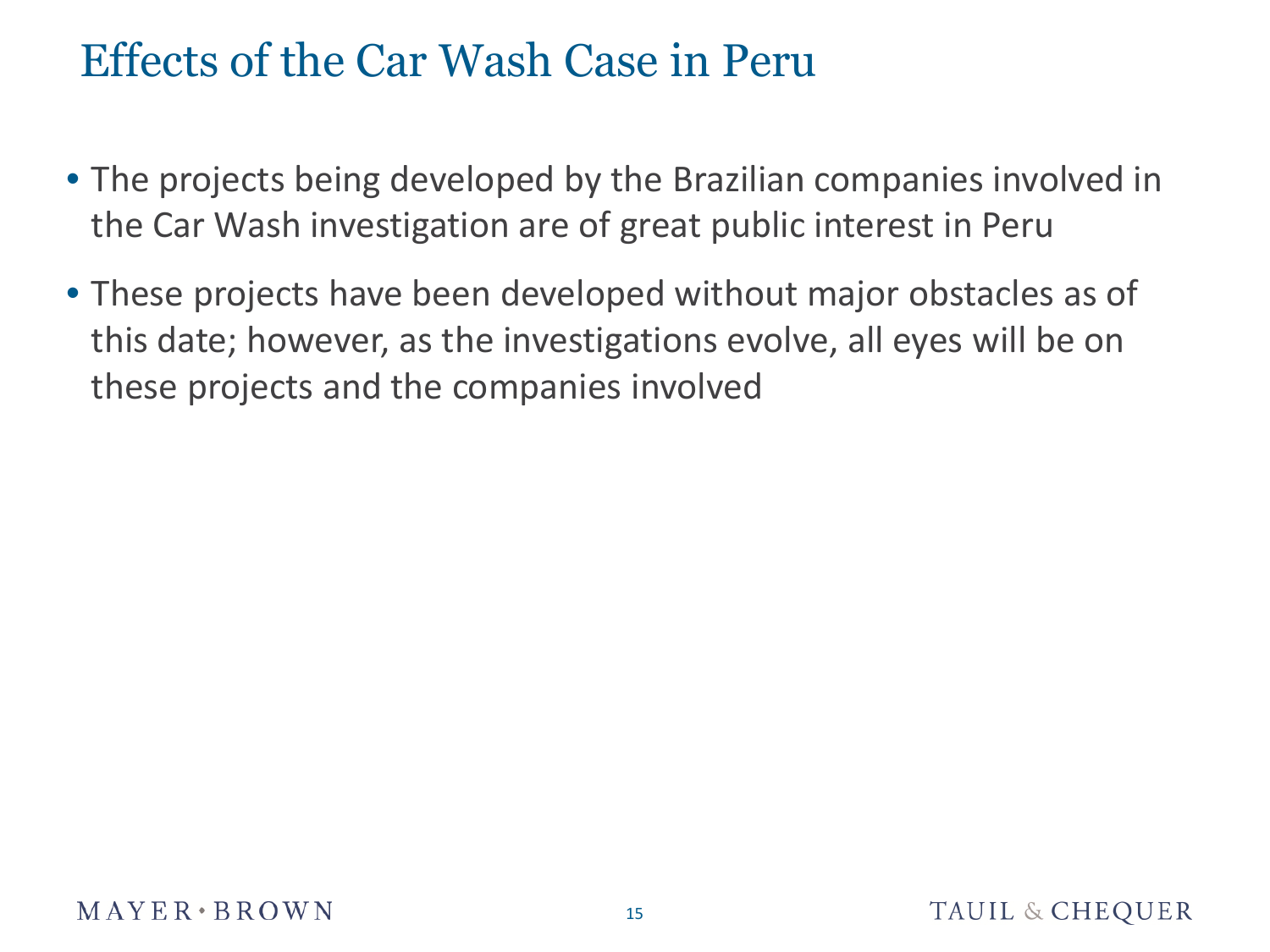# The Role of U.S. Law Enforcement

- Assisting the Brazilian and Peruvian authorities
	- Formal and informal cooperation
	- Tracing money through the international banking system
- Independent investigations, prosecutions, and enforcement actions
	- DOJ and SEC enforce the FCPA against "issuers," such as Petrobras
		- DOJ case would focus on the bribery of foreign officials
		- SEC enforcement action would focus on books and records violations and the lack of adequate internal controls
	- DOJ and SEC can also enforce the FCPA if the conduct takes place in the United States
		- E-mails, telephone calls, or the movement of money could all suffice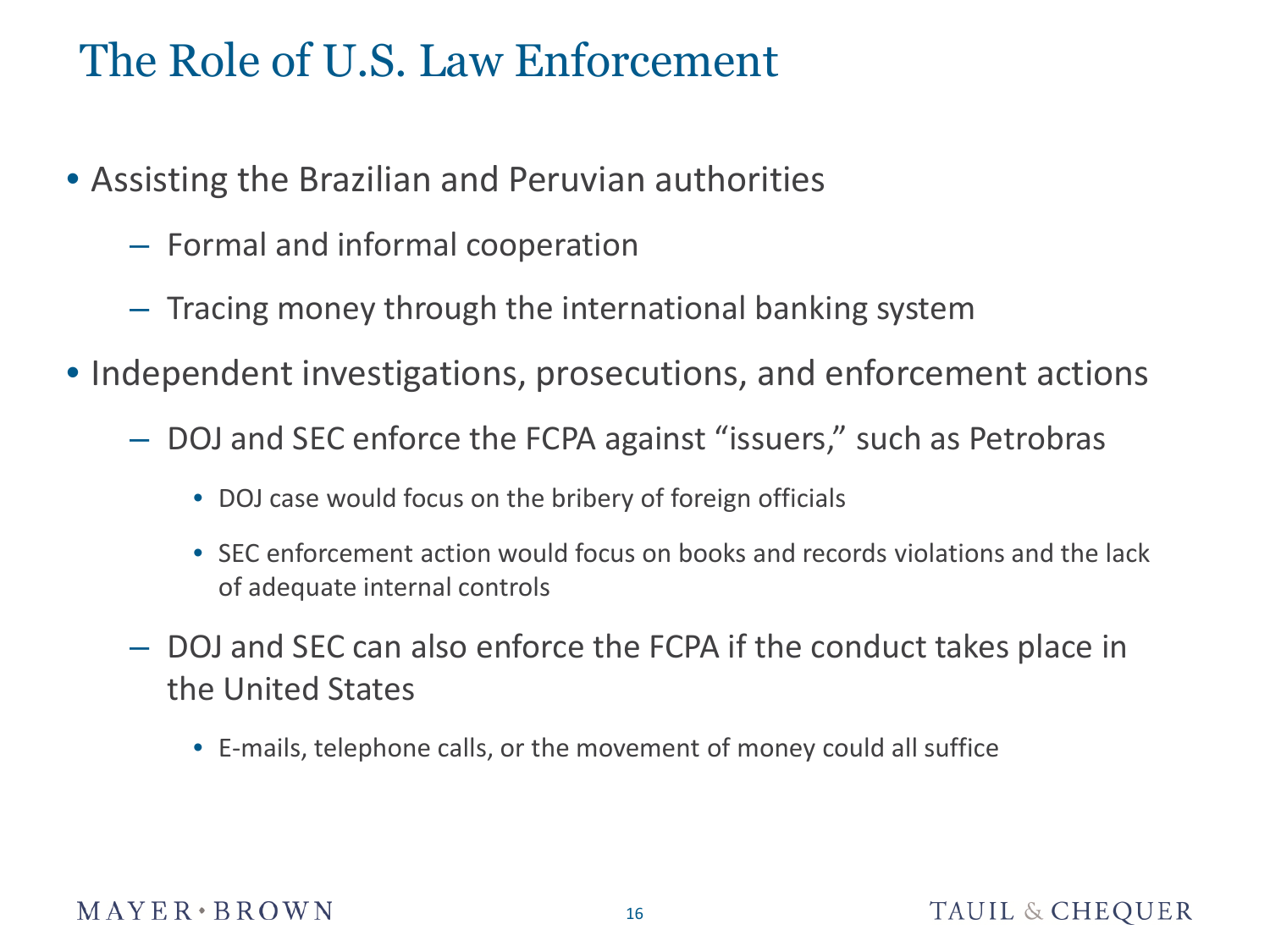# The Role of U.S. Law Enforcement

- Petrobras illustrates the new era of multi-polar enforcement
	- Historically, the United States was really the only game in town when it came to enforcing international anti-corruption standards, but that has been changing rapidly
	- We are likely to see Petrobras-related enforcement actions in many countries, including
		- Brazil
		- Netherlands
		- United States
		- Peru

### $M$  A Y E R  $\cdot$  B R O W N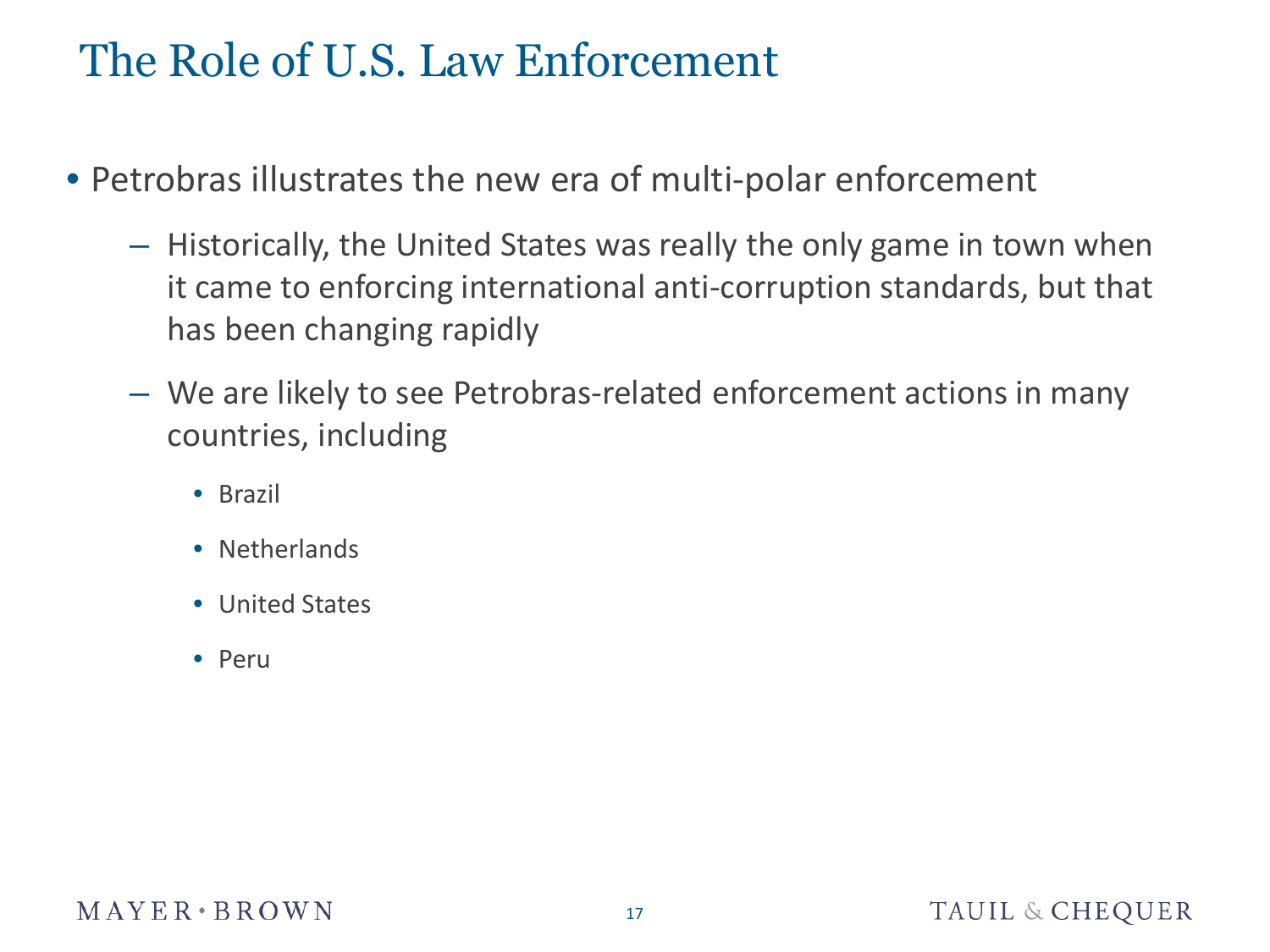# The Role of U.S. Law Enforcement

- New scrutiny on state-owned oil companies
	- Potential new "industry sweep"
	- Press reports assert that US authorities have opened investigations into corruption involving Petróleos de Venezuela ("PDVSA"), Venezuela's state-run petroleum company
	- Press reports detail a "pay-to-play" scheme that strikingly similar to what appears to have occurred at Petrobras
- Key difference: Venezuela authorities unlikely to work cooperatively with US investigations
	- Heightened potential for unilateral enforcement